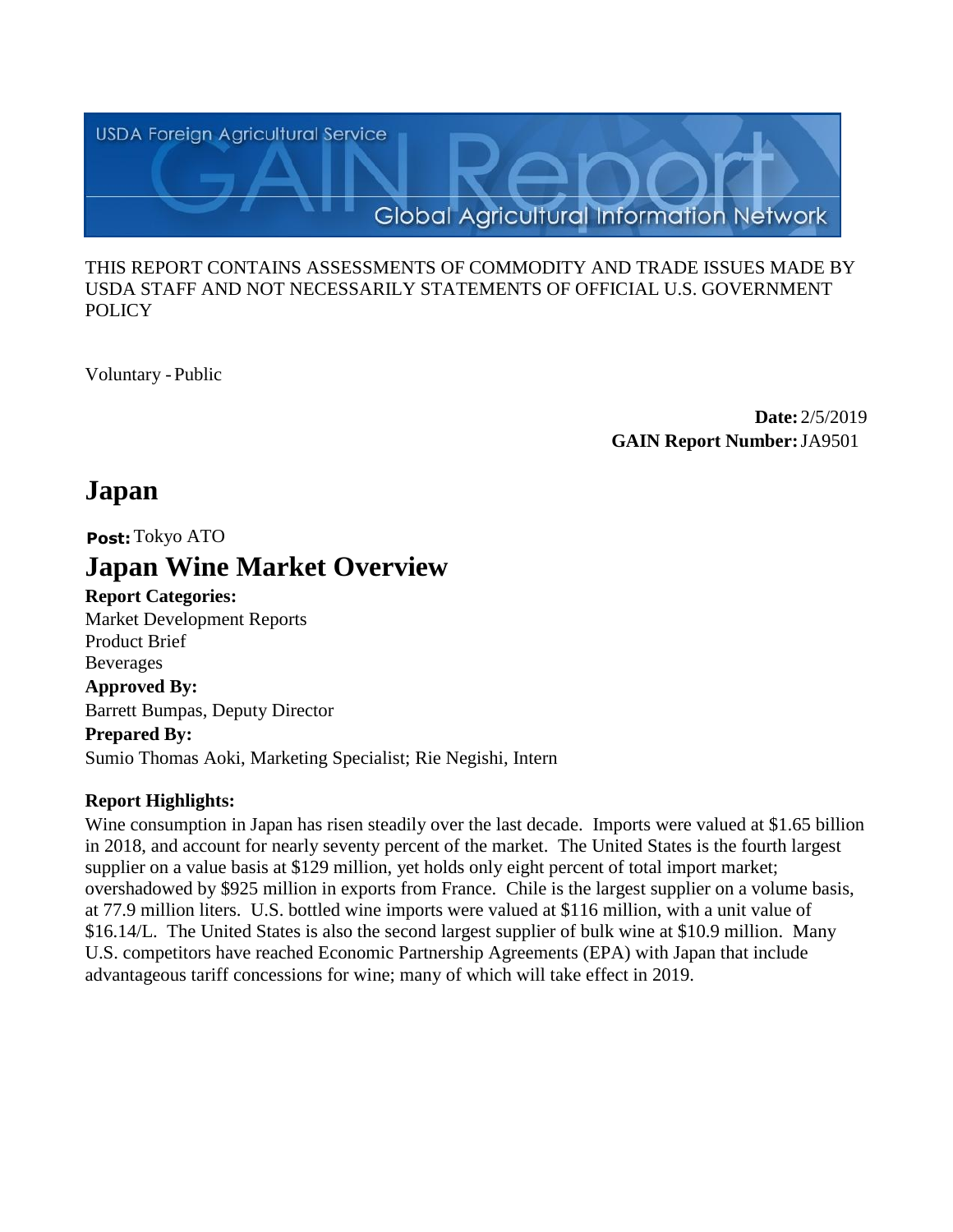#### **General Information:**

According to Japan National Tax Agency data, consumption of wine is up over the last decade, along with whiskey and liquors, while the consumption of beer, *Happoshu* (a Japanese low-malt beer), *Shochu*  (Japanese spirits), and *Sake* have all fallen. According to industry sources, in 2017, Japan's total wine consumption was 376.6 million liters, sixty-nine percent of which was imported. Global Trade Atlas data shows that 2018 imports were up \$75 million dollars to \$1.65 billion on higher average unit values of sparkling wine, while the import volume dropped by 13.6 million liters on lower imports of bottled wine. The United States accounted for roughly eight percent of the total market by value \$129 million (16.5 million liters). France remained by far the largest supplier on a value basis at \$925 million, more than half of which was high-value sparkling wine. However, Chile was the largest supplier on a volume basis, at 77.9 million liters. Although Chilean wine has continued to increase in market share by volume, the total unit value is relatively low at \$2.38/L. Production of "Japan wine," which is bottled using only domestic grapes, was 15.8 million liters in 2017; representing only 4.8 percent of the total wine market.



# **Japan Total Wine Imports (Million USD)**

Source: Global Trade Atlas

#### **Consumption Trends:**

Japan has a broad base of wine connoisseurs who began learning to enjoy wine in the 1980's and 90's. They are now a large part of the older population with considerable disposable income to purchase wines. As Japan's population ages, the market for high quality wines increased.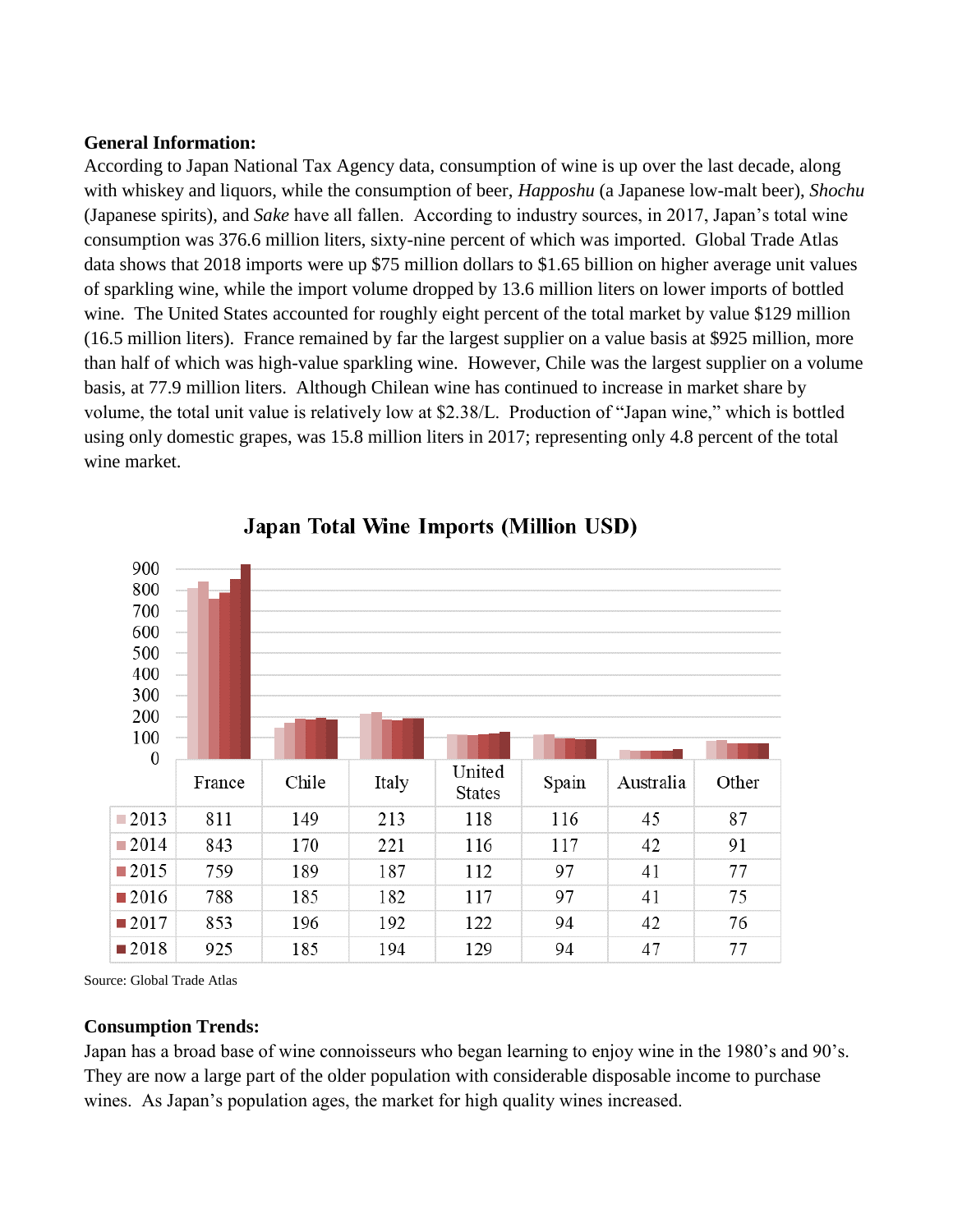Globally, young people are rejecting traditional drinks in favor of newer and lighter varieties. However, individuals in their 20's have a smaller disposable income, along with a decreasing interest in the "drinking culture" which greatly influences overall alcohol consumption in Japan. Wines that are ¥3000 JPY or more are typically consumed by people over the age of thirty, and many in the 30's and 40s age range attend wine schools and wine-themed dinners.

According to the research conducted in 2016, only fifteen percent of Japanese women regularly drink any kind of alcohol, as opposed to over forty percent of men. However, the person who decides which wine to drink tends to be female. In interviews with experts, it is known that there is a stronger shift towards women leading the wine market as they are usually the decision makers in purchasing food and beverages in the home, thus making females the brand decision maker.

Some of the overall trends recently observed include:

- *"Ready to Drink (RTD)" Alcoholic Beverages:* These single-serving canned beverages can be purchased in convenient stores and cater to the younger generation. A couple of examples are canned Chu-hi (fruit cocktail) and Highball (whiskey with soda). Suntory, one of the top beverage companies in Japan, released the "Cup Wine" in response to the shifting demand. The Suntory "Cup Wine" contains 180 ml and sales are limited to restaurant, as well as a sparkling wine bottle limited to retail. Other wine producers are selling single
- *Japan Wine:* "Japan Wines" are becoming more visible in retail stores and some restaurants, as consumers appreciate domestic production and view Japan wine as high quality.
- *Organic Wine:* Japanese consumers are very health oriented. Organic and Biodynamic wines have attracted more attention in 2018.
- *Sparkling Wine:* For a few, sparkling wine is substituting for beer as that first thirst quencher. Many restaurants serve sparkling wine by the glass.

## **Duty Treatment for Wine:**

Under World Trade Organization (WTO) most-favored nation (MFN) treatment, Japan applies either the lower of a 15 percent ad valorem tariff or 125 Japanese Yen (JPY) per liter (L) duty (with a minimum duty of 67 JPY/L) to wine. However, many of our top competitors have reached free trade agreements with Japan that reduce or eliminate wine tariffs, including the European Union, CPTPP Countries, Australia, Chile, and Mexico. More information can be found in the following GAIN report: [JA8023](https://gain.fas.usda.gov/Recent%20GAIN%20Publications/Japan%20Agreements%20Leave%20U.S.%20Wine%20Behind_Tokyo_Japan_4-13-2018.pdf) 

# **SECTION I: Bottled Wine (HS 220421)**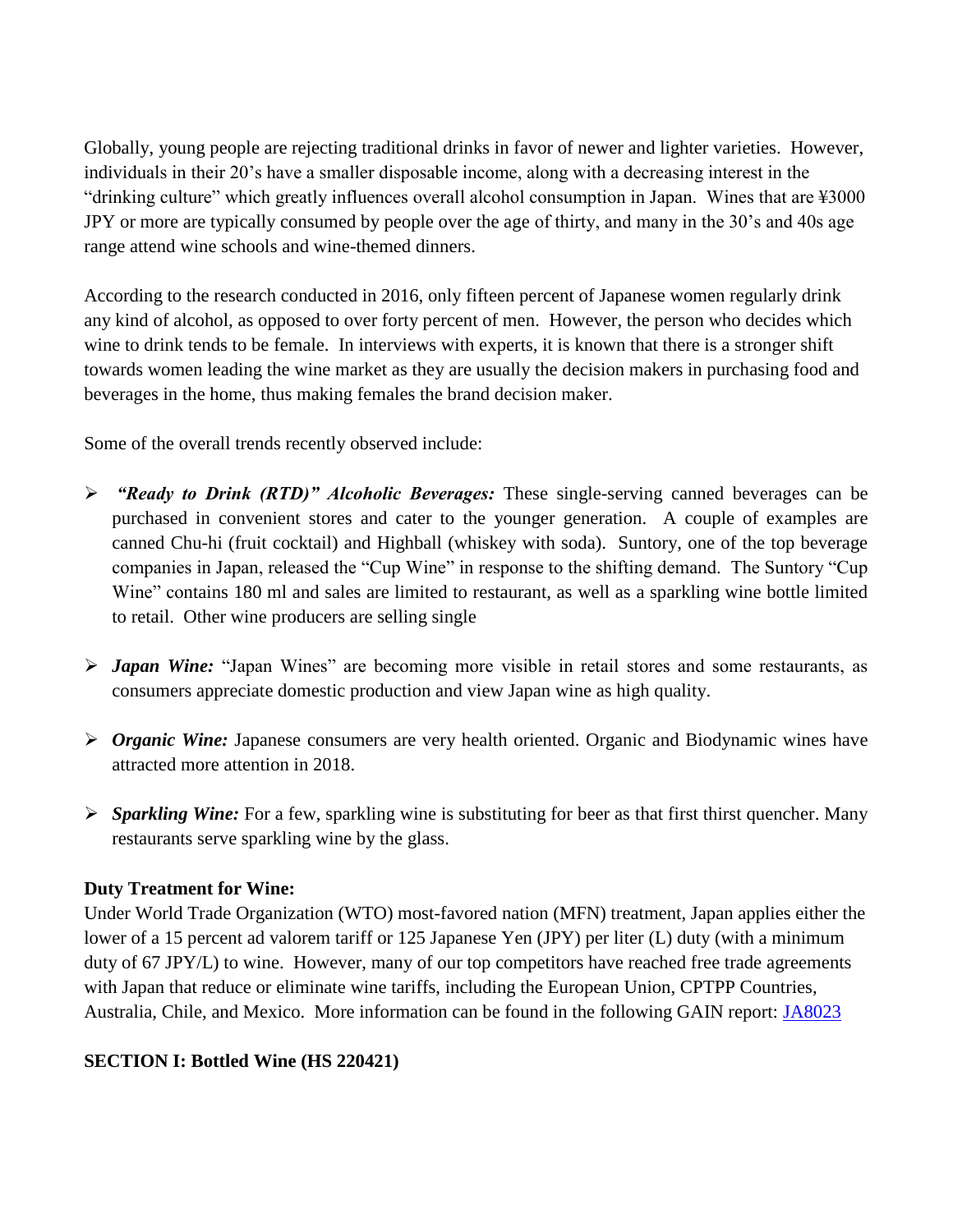## **Imports:**

For 2018, bottled wine imports totaled 167 million liters valued at \$978.2 million. The average price per liter of imported bottled wine was \$5.85. Of the major importers, the United States has the highest average unit value for bottled wines, and has held that distinction since 2013. The average value of U.S. bottled wine increased seven percent in 2018, from \$15.07/L to \$16.14/L. France is also a premium bottled wine supplier, with a \$9.74/L average unit value. The average import price-per-liter from Chile was \$2.87/L, Spain \$3.05/L, Italy \$5.05/L, and Australia \$4.17/L.

| <b>Partner Country</b> | <b>Japan Imports of Bottled Wine; Million United States Dollars</b> |         |         |         |         |  |
|------------------------|---------------------------------------------------------------------|---------|---------|---------|---------|--|
|                        | 2014                                                                | 2015    | 2016    | 2017    | 2018    |  |
| World                  | \$1,059.9                                                           | \$949.1 | \$921.7 | \$978.6 | \$978.2 |  |
| France                 | \$480.2                                                             | \$410.3 | \$393.6 | \$413.2 | \$411.5 |  |
| Italy                  | \$176.6                                                             | \$149.4 | \$144.0 | \$153.5 | \$153.1 |  |
| Chile                  | \$136.6                                                             | \$153.2 | \$145.5 | \$159.0 | \$147.3 |  |
| <b>United States</b>   | \$92.0                                                              | \$90.6  | \$95.5  | \$103.6 | \$115.8 |  |
| Others                 | \$174.5                                                             | \$145.7 | \$143.1 | \$149.3 | \$150.6 |  |

Source: Global Trade Atlas

# *By Country: United States*

Bottled wine constitutes ninety percent of imports from the United States. In 2018, U.S. bottled wine was up \$12.2 million to \$115.8 million, making it the only major supplier to see a year-over-year increase in quantity and value. Japan is a premium wine market for the United States, where U.S. wine brands are favored for their innovation, desirable flavor profile, sweetness, and high alcohol content. It is important for U.S. producers to take advantage of this image.

American wines are identifiable by state or region. California has established an image as one of the best new world wine producers. Napa Valley resonates well with Japanese consumers and it is now associated with high quality wine in the same fashion that "Bordeaux" is with French wine. Oregon wines can be found through multiple Japanese importers. There is a great opportunity to establish the reputation of Oregon wines if quality product can be supplied for a competitive price. According to industry specialists, Oregon regions promoted in Japan include the Columbia, Willamette, and Applegate Valley regions. Washington wines are found mostly in restaurants. Regions promoted in Japan are Yakima, Walla Walla, and Columbia, to name a few.

## *France*

While France carries the strongest image for wine in Japan, its bottled wine market share continues to decline steadily due primarily to competition from new world wines. Imports declined from 56.7 million liters in 2013, to 42.2 million liters in 2018. The older generation connoisseurs who learned about wine with French wines have a large influence on Japanese sommelier society. Industry experts, therefore, forecast that despite the shrinking market of French wine, demand in Japan will continue to be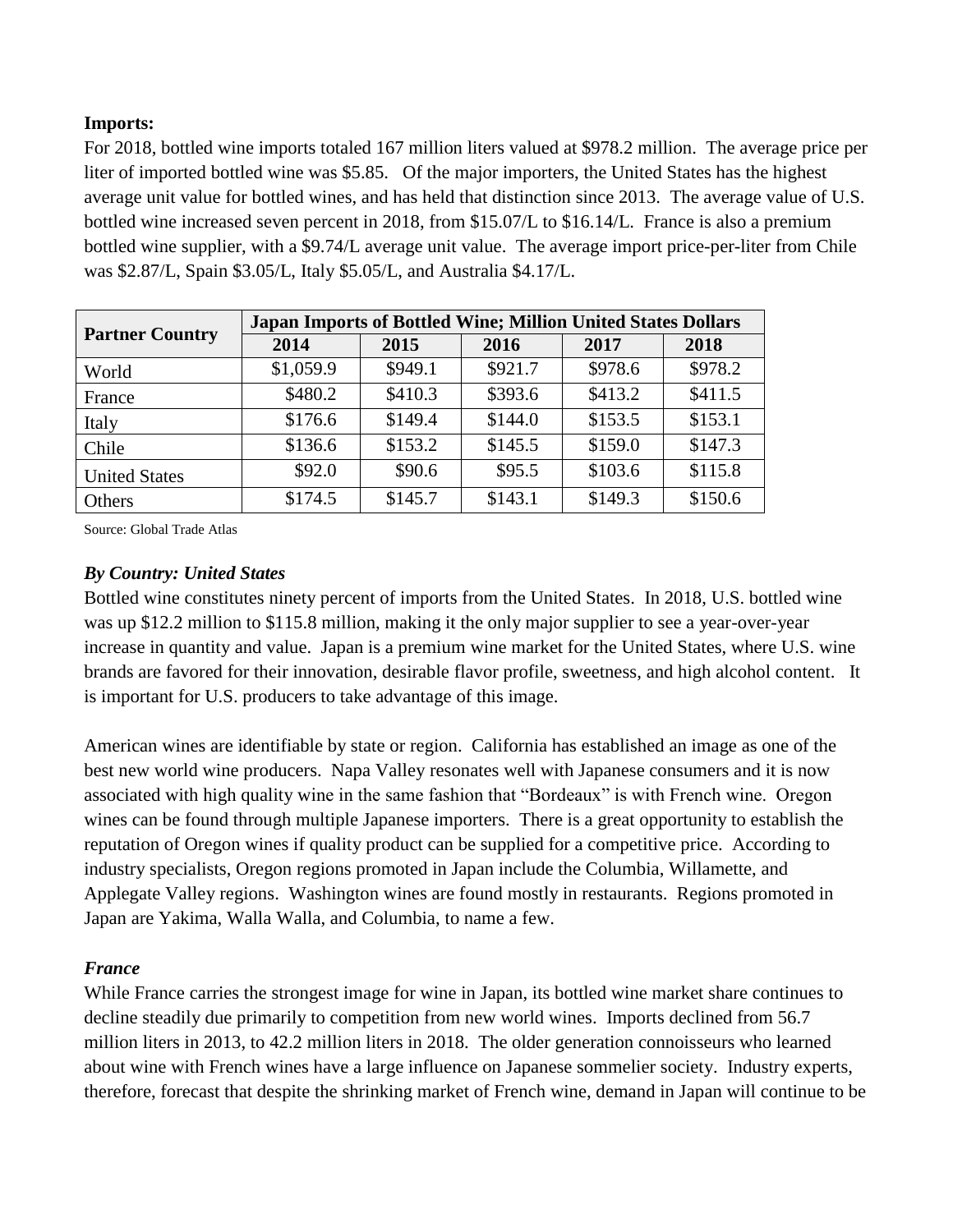strong. The EU-Japan Economic Partnership Agreement (EPA) entered into force on February 1, 2019, giving French and other EU countries immediate duty-free access for wine, which is expected to result in increased exports.

#### *Chile*

In 2007, The Chile-Japan EPA entered into force, and the applied tariff rate for bottled wine began a 13-year phase-  $20\%$  Exports to Japan out from the WTO applied rate of fifteen percent to duty-free, beginning in 2019. Since implementation, Chilean bottled wine's market share has quadrupled by value, and market  $10\%$   $\longrightarrow$  share by quantity has taken off; from just under seven percent to  $5\%$   $\frac{1}{2}\%$   $\frac{1}{2}\%$  more than thirty percent.

Chilean wine now dominates in the lower price segments (¥500 – 1000 JPY), selling very well at supermarkets and convenience stores. The image that Chilean wine is cheap persists, but wine industry professionals also believe that Chilean wine is a good quality for a fair price. Chilean Annex 1 wine



Annex 1

producers have also improved their branding by changing labels to attract new customers. In 2015, Chile became the largest supplier on a quantity basis and second largest on a value basis Chile imported 51.4 million liters in (\$147 million) 2018.

#### *Italy*

Imports of bottled Italian decreased marginally in 2018, to \$153 million. According to a Japanese wine magazine, the production of Italian wine decreased by 17.7 percent in 2017 by a late frost and drought caused by the long heat wave; the worst productivity in seventy years.

#### *Spain*

Spanish wines sell very well in convenience stores and supermarkets. Spanish wine is viewed favorably in the lower priced range, and has a desirable taste and label appearance. Spanish imports dropped by eleven percent to 17.7 million liters valued at \$54 million in 2018.

## *Australia*

Australian bottled wine imports have fallen from their peak in 2012, but have plateaued in recent years, valued at \$28.6 million in 2018. The Economy Partnership Agreement (EPA) between Japan and Australia was implemented in 2015, and the import duty of Australian wine will gradually decline until it vanishes in April 2021.

## *Germany*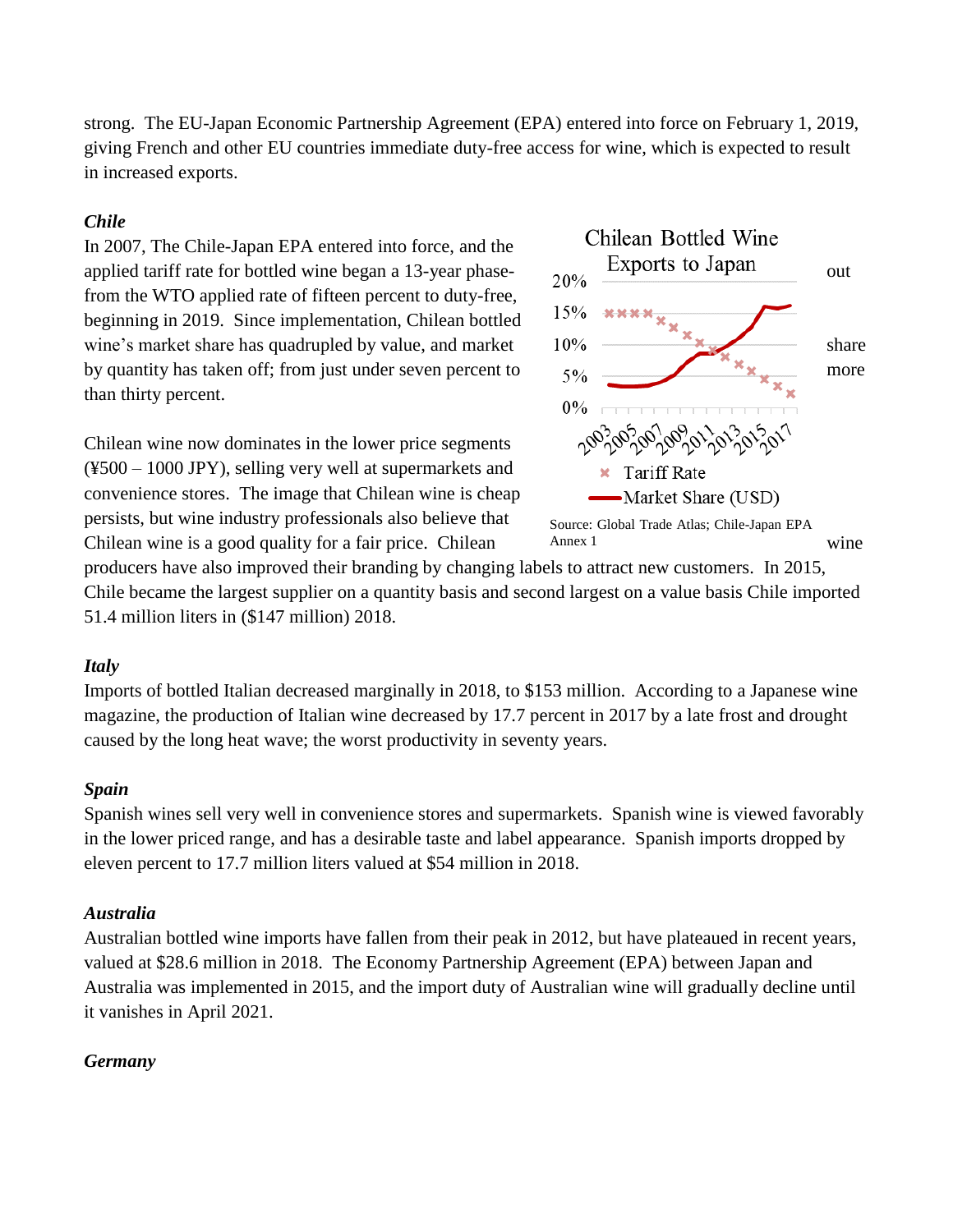German exports to Japan decreased marginally in quantity in 2018, while up in value to \$14.4 million. Many Japanese consumers prefer a dry tasting wine and German wines are perceived as mostly sweet. However, there are some consumers who drink German wine exclusively.

#### **Domestic bottled wine:**

A new rule regarding the standard for manufacturing methods and quality indication of domestic wine started on October 30, 2018. Wine that contains only domestic ingredients can be classified and labeled as a "Japan Wine." As it is recognized as high quality wine, Japan wine is expected to expand their share in the wine industry, yet, in 2017, totaled 15.8 million liters, which represents only 4.8 percent of the wine market.

#### **SECTION II: Other Wine**

| 2018                      | <b>Bottled</b> |                         | Sparkling |                        |  |
|---------------------------|----------------|-------------------------|-----------|------------------------|--|
|                           |                | Value per/L Value per/L |           |                        |  |
| France                    |                |                         |           | 411.5 9.74 510.7 34.64 |  |
| Italy                     |                | 153.1 5.05 38.1         |           | 5.54                   |  |
| Chile                     |                | 147.3 2.87 11.5         |           | 4.06                   |  |
| <b>USA</b>                |                | 115.8 16.14 2.5         |           | 16.52                  |  |
| Spain                     | 54.0           | 3.05 38.0               |           | 4.44                   |  |
| Australia <sub>28.6</sub> |                | 4.17 8.8                |           | 4.47                   |  |

Imports of sparkling wine increased by thirteen percent in 2018, from \$543.5 million to \$615.6 million on higher average unit prices (total imported quantity decreased marginally). France now enjoys eighty-three percent of the sparkling wine import market, supported by a premium unit price of \$34.64/L. In terms of 2018 import volumes and values, France brought in 13.7 million liters at \$510.7 million; Spanish exports were 8.6 million liters valued at \$38 million, and Italian exports were 6.9 million liters at \$38.1 million dollars.

Value = Million USD

Source: Global Trade Atlas

#### **Semi-Bulk Wine and Box Wine**

A new sub-category for Harmonized Statistics Code for wine was implemented in 2017. Previously, wine in containers greater than two liters but not more than one hundred fifty liters was defined as semibulk wine. The vast majority of these wines were, at that time, boxed wines, which are sold as imported still wine. Now, the Japanese Harmonized Tariff Schedule (HS) Codes separate wine in containers greater than two liters but not more than ten liters (HS 2204.22.000; box wine) from wine in containers greater than ten liters but not more than 150 liters (HS 2204.29.010; semi-bulk wine). For 2018, the import value of semi-bulk was only ten percent of box wine's value, and 0.2 percent of total wine, at \$2 million.

As recently as 2015, the United States was the largest supplier of semi-bulk wine. However, beginning in 2007, the U.S. market share gradually dropped from over fifty percent to twenty-six percent in 2015 at \$8.8 million. From there sales dropped dramatically and combined semi-bulk and box wine imports from the United States were only \$210,025 in 2018; now only one percent of the market. Total semibulk and box wine imports were \$24 million in 2018, with France, Chile, Spain, Italy, and Australia combining for ninety-four percent.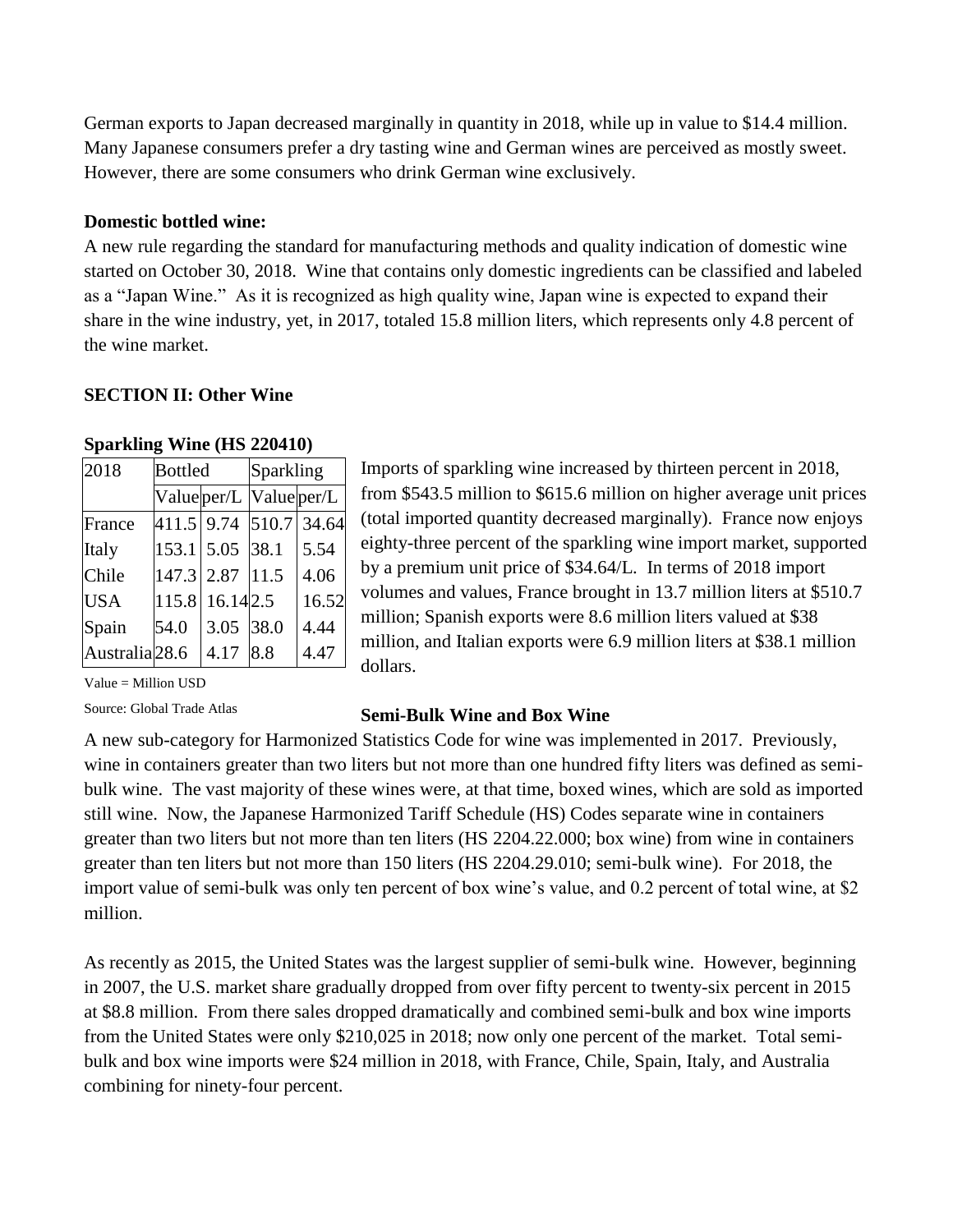

Box, Semi-Bulk, and Bulk Wine Imports (Million USD)

Source: Global Trade Atlas

#### **Bulk Wine (HS 220429090)**

Conversely, imports of U.S. bulk recorded year-over-year gains from 2015 to 2017, reaching an all-time high \$16.3 million and making the United States the second largest supplier behind Chile. However, in 2018, U.S. exports of bulk wine dropped to \$10.8 million while Australian exports skyrocketed to \$9.3 million, a one hundred fifty-eight percent year-over-year increase. Low-priced wines have become easily accessible in part by increased imports of bulk wine for local bottling from Chile and the United States, and now Australia. In the past decade, bulk wine imports are up nearly one hundred fifty percent, from \$21.9 million to \$54.2 million. The prices per liter for bulk wine in 2018 were: United States \$1.19, Chile \$1.11 and Australia \$1.21. Since 2013, Chile has enjoyed the greatest share of the bulk wine market.

#### **Wine-Related Products**

| <b>Commodity</b> | <b>Description</b>         | 2016         |          | 2017         |          |
|------------------|----------------------------|--------------|----------|--------------|----------|
|                  |                            | <b>Value</b> | Quantity | <b>Value</b> | Quantity |
| Grape Must       |                            |              |          |              |          |
| 220430200        | ABV of Not Less Than 1%    | \$17,619.1   | 6,280.7  | \$15,775.6   | 4,698.3  |
| Vermouth         |                            |              |          |              |          |
| 220510           | In Containers $<$ 2 Liters | \$8,959.6    | 3,544.5  | \$8,629.7    | 3,355.1  |
| 220590           | In Containers $> 2$ Liters | 414.0        | 304.7    | 435.7        | 268.1    |

Quantity = Thousand Liter; Value = Thousand USD; Source: Global Trade Atlas

Grape must imports are dominated by Chile and Argentina. Spain supplies the largest quantity of vermouth, while Italy and France supply significant volumes at a relatively premium price.

# **SECTION III: Market Access**

## **Packaging and Labeling**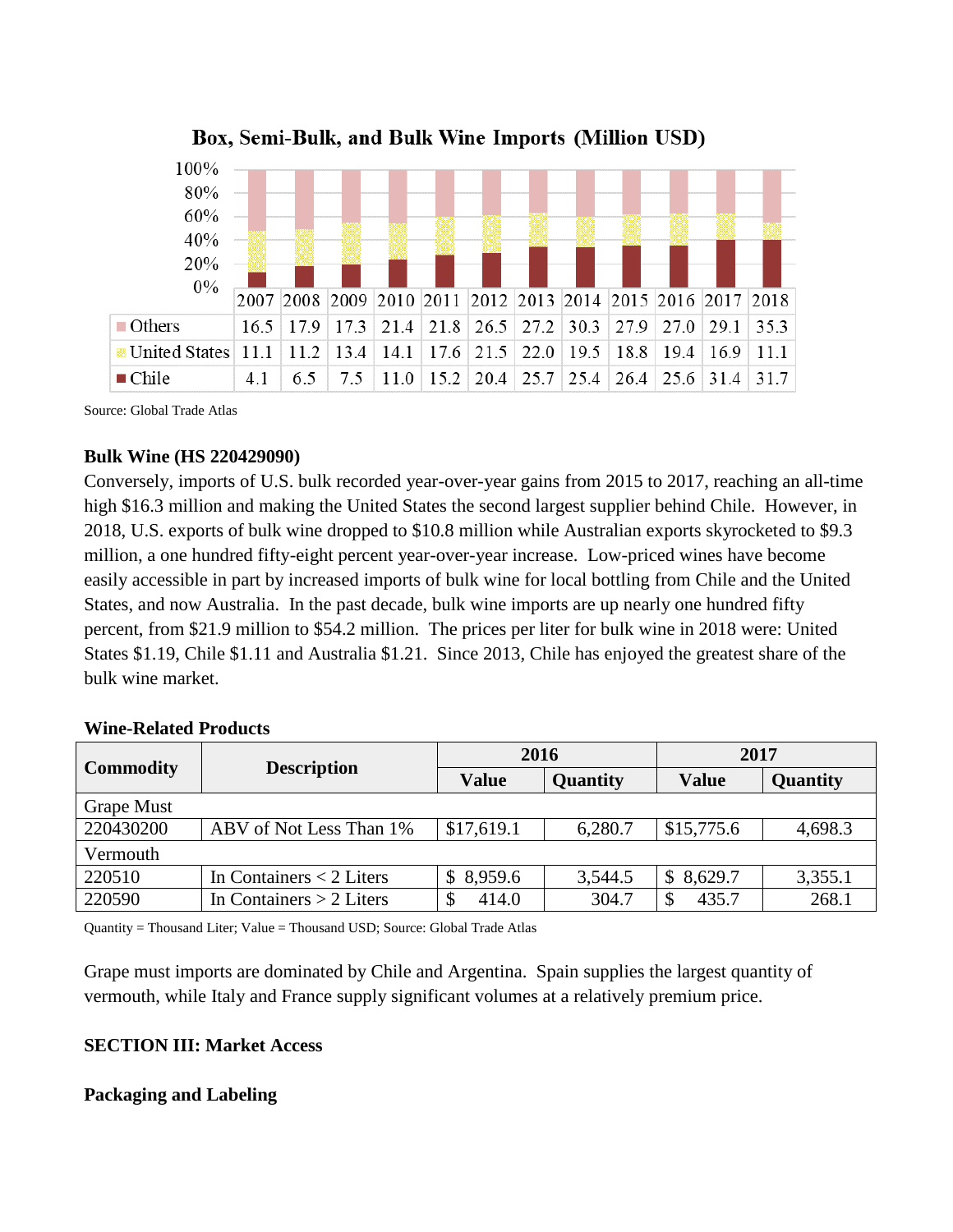The standard package for domestic and imported wine is the 750ml glass bottle. There has been some volume of imported wine sold in one-half (375ml) and one-quarter (187.5 ml) sized bottles. PET bottle packaging is emerging among "Kokusan (domestic) wine" in Japan as it is light, easy to open, and durable. Consumers under 35 years of age fully accept screw caps whereas older consumers maintain a strong association between corked wine and quality. More information about packaging and labeling can be found in the following GAIN report: [JA8092](http://gain.fas.usda.gov/Recent%20GAIN%20Publications/New%20Wine%20Labeling%20Standards%20Become%20Effective_Tokyo_Japan_11-2-2018.pdf)

# **Distribution Channels**

Both food service and retail consumption of wine are robust as many consumers show interest in wine as the market offers a wide price range and different wine varieties, especially in urban areas like Tokyo and Osaka.

Most retail stores such as supermarkets, convenience stores, discount stores shelve a variety of wines at different pricing levels, which attracts customers to their stores. Half bottles have recently stood out on shelve as well.

# *Retail Trends*

Wines mostly sold at retail are Chilean, French, Italian, and Spanish wine. U.S. wines' shelf space is still small. However, more retailers are increasing wine space to attract customer to visit their stores. U.S. wines sell well in the price range of 1,200 to 3,000 yen/750 ML bottles. Recently, supermarkets such as AEON have expanded the variety of wine and liquor offerings, but supermarkets generally rely on importers for their product lineup. Convenience stores will carry at most two U.S. wines, and rely on importers as well. Liquor stores such as Vinos Yamazaki and Enoteca carry more U.S. wines than supermarkets, and often import it themselves.

Specialty supermarkets that carry premium import products such as wines are listed here:

| Kinokuniya Co, Ltd.       | http://www.e-kinokuniya.com/kinokuniya2.pdf |
|---------------------------|---------------------------------------------|
| Meidi-ya                  | http://www.meidi-ya.co.jp/en/               |
| Seijo Ishii               | http://www.seijoishii.co.jp/en/             |
| Dean & Deluca             | http://deandeluca.co.jp                     |
| Queens Isetan             | http://www.queens.jp/pc.html                |
| Kaldi Coffee              | http://kaldi.co.jp/english                  |
| <b>National</b>           | http://www.national-azabu.com/e_index2.php  |
| Nissin World Delicatessen | http://www.nissin-world-delicatessen.jp/    |

# *Food Service Trends*

Restaurants that offer premium wines are mostly French, Italian Spanish restaurants. Today, all levels of restaurants have wine options. The pricing will depend on the quality of the restaurant. Even small size sushi restaurants will offer a few labels of wine. Low-cost chain restaurants will serve bag-in-box type wines.